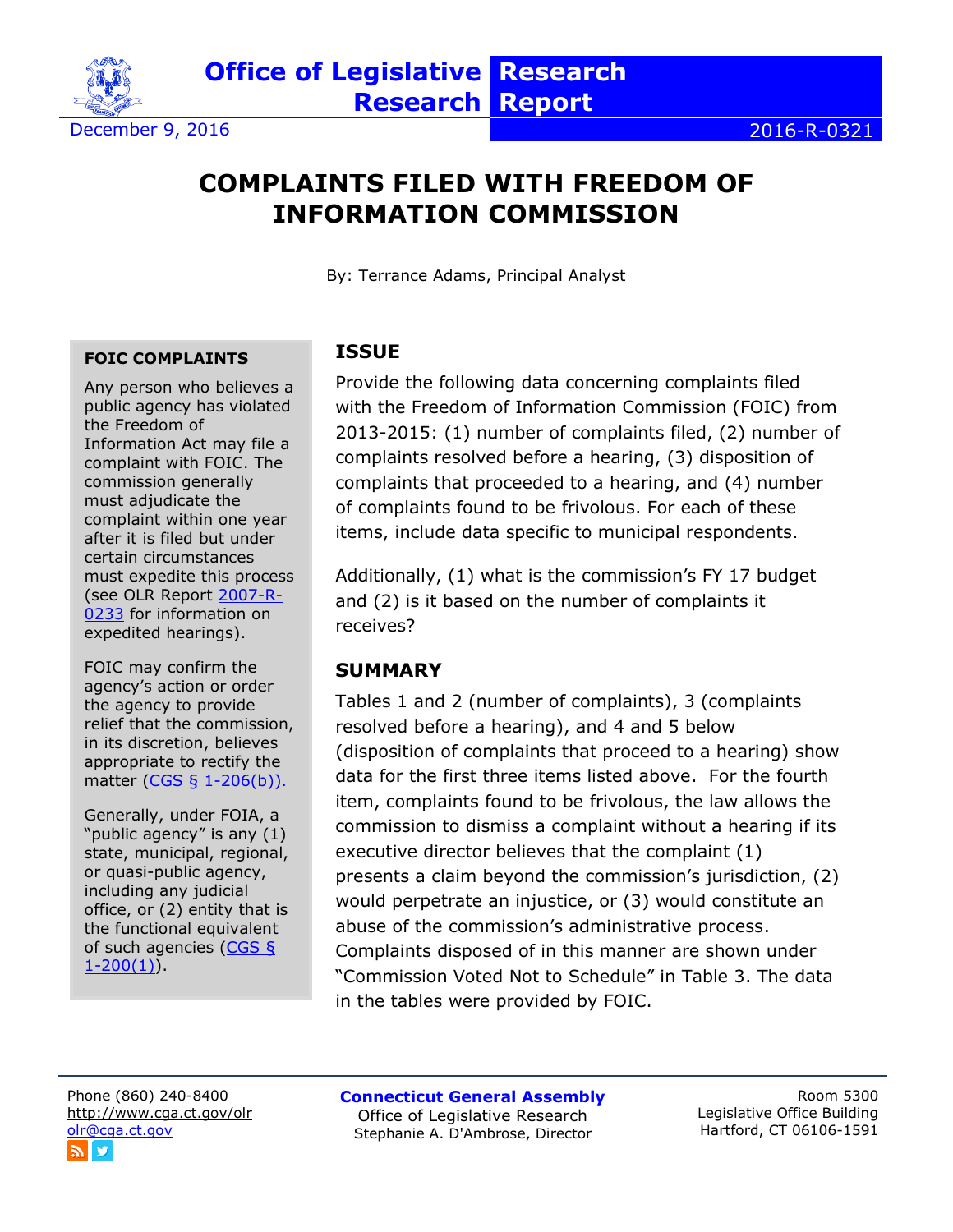Each table also provides data specific to municipal respondents. These include complaints against municipal agencies and boards (e.g., the municipal police department or board of education), individual municipal officials (e.g., the chief of police or school superintendent), and regional entities and officials (e.g., regional school districts).

FOIC's FY 17 appropriation is \$1,481,416 according to the [FY 17 Budget Revisions,](https://www.cga.ct.gov/ofa/Documents/year/BB/2017BB-20161101_FY%2017%20Connecticut%20Budget%20Revisions.pdf) published by the Office of Fiscal Analysis (OFA). Like most state agencies, the commission's budget is funded from the General Fund and is established during the appropriations process. According to OFA, there is no formula or other metric that is used to determine the commission's appropriation.

### **NUMBER OF COMPLAINTS FILED**

Table 1 shows the number of complaints filed with FOIC from 2013-2015, including the number and percentage filed against municipal respondents. Table 2 shows a breakdown of the number and percentage of complaints that were resolved without a hearing compared with the number and percentage that proceeded to a hearing.

|                                                                 | 2013  | 2014  | 2015  |
|-----------------------------------------------------------------|-------|-------|-------|
| <b>Overall</b>                                                  | 810   | 941   | 899   |
| <b>Municipal</b><br><b>Respondent</b>                           | 381   | 412   | 431   |
| <b>Percentage With</b><br><b>Municipal</b><br><b>Respondent</b> | 47.0% | 43.8% | 47.9% |

**Table 1: Number of Complaints Filed with FOIC, 2013-2015**

#### **Table 2: FOIC Hearings, 2013-2015**

|                                                                |                                | 2013          | 2014        | 2015          |
|----------------------------------------------------------------|--------------------------------|---------------|-------------|---------------|
| <b>Complaints</b><br><b>Resolved Without</b><br><b>Hearing</b> | Overall                        | 579 (71.5%)   | 708 (75.2%) | 658 (73.2%)   |
|                                                                | <b>Municipal</b><br>Respondent | 263 (69.0%)   | 279(67.7%)  | 301 (69.8%)   |
| <b>Complaints that</b><br>Proceed to a<br><b>Hearing</b>       | Overall                        | 231 (28.5%)   | 233 (24.8%) | 241(26.8%)    |
|                                                                | <b>Municipal</b><br>Respondent | $118(31.0\%)$ | 133(32.3%)  | $130(30.2\%)$ |
| <b>Total</b>                                                   | <b>Overall</b>                 | 810           | 941         | 899           |
|                                                                | <b>Municipal</b><br>Respondent | 381           | 412         | 431           |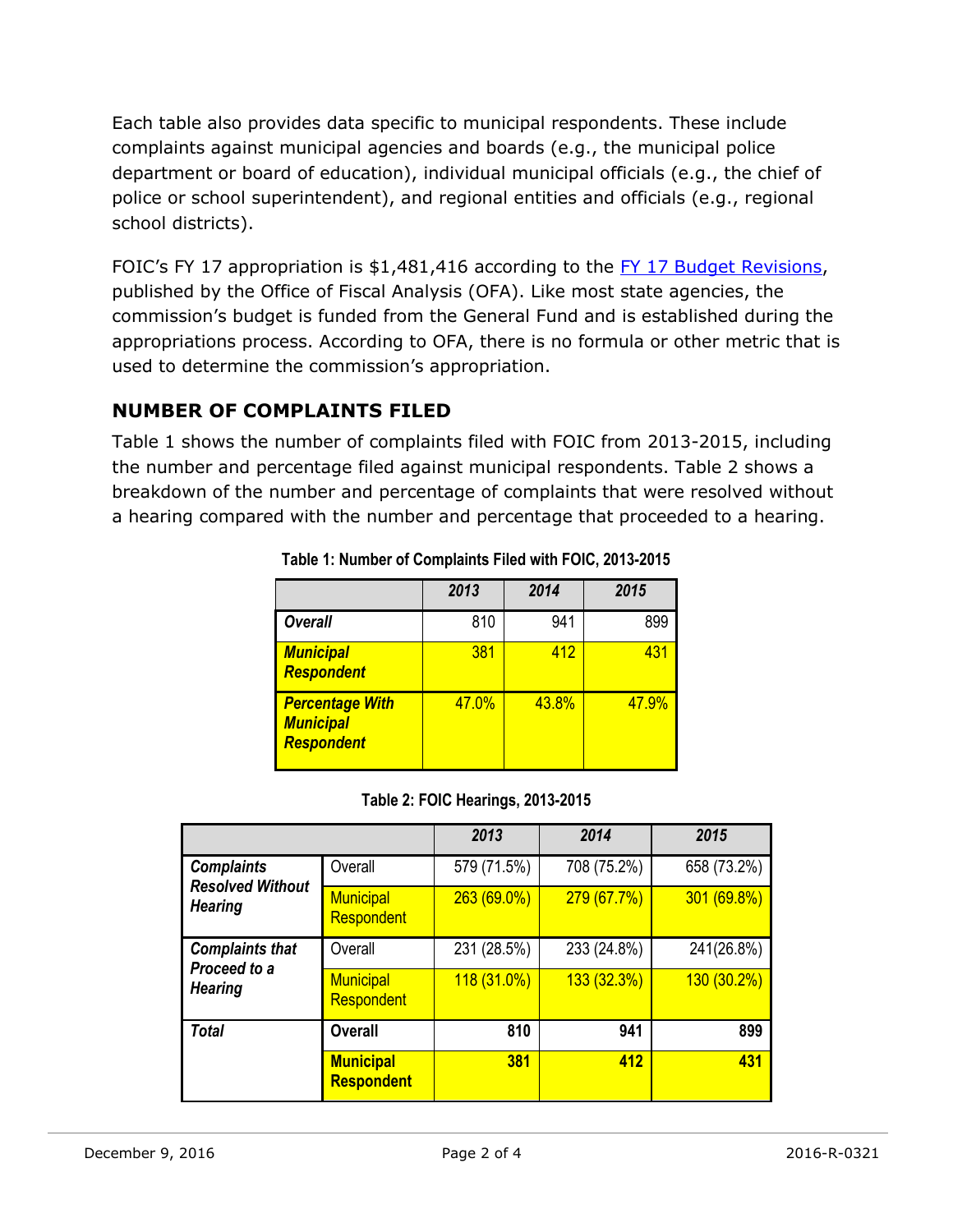## **COMPLAINTS RESOLVED WITHOUT HEARING**

Table 3 shows, for complaints that did not proceed to a hearing, the number and percentage for each type of resolution: withdrawn through mediation, defect in complaint, or commission voted not to schedule (see SUMMARY above).

|                                                             |                                       | 2013        | 2014        | 2015        |
|-------------------------------------------------------------|---------------------------------------|-------------|-------------|-------------|
| Withdrawn<br><b>Through</b><br><b>Mediation</b>             | Overall                               | 331 (57.2%) | 454 (64.1%) | 425 (64.6%) |
|                                                             | <b>Municipal</b><br>Respondent        | 185 (70.3%) | 159 (57.0%) | 213 (70.8%) |
| Defect in<br><b>Complaint</b>                               | Overall                               | 187 (32.3%) | 210 (29.7%) | 188 (28.6%) |
|                                                             | <b>Municipal</b><br>Respondent        | 72 (27.4%)  | 113 (40.5%) | 80(26.6%)   |
| <b>Commission</b><br><b>Voted Not to</b><br><b>Schedule</b> | Overall                               | 61 (10.5%)  | 44 (6.2%)   | 45 (6.8%)   |
|                                                             | <b>Municipal</b><br>Respondent        | 6(2.3%)     | 7(2.5%)     | 8(2.7%)     |
| Total                                                       | <b>Overall</b>                        | 579         | 708         | 658         |
|                                                             | <b>Municipal</b><br><b>Respondent</b> | 263         | 279         | 301         |

**Table 3: FOIC Complaints Resolved Without Hearing, 2013-2015**

### **COMPLAINTS THAT PROCEEDED TO HEARING**

Table 4 shows, for complaints that proceeded to a hearing, the number and percentage (1) that were dismissed after a hearing or (2) for which a Freedom of Information Act (FOIA) violation was found.

|                                          |                                       | 2013        | 2014        | 2015        |
|------------------------------------------|---------------------------------------|-------------|-------------|-------------|
| <b>Dismissed After</b><br><b>Hearing</b> | Overall                               | 152 (65.8%) | 169 (72.5%) | 161 (66.8%) |
|                                          | <b>Municipal</b><br>Respondent        | 76 (64.4%)  | 88 (66.2%)  | 89(68.5%)   |
| <b>FOIA Violation</b><br><b>Found</b>    | Overall                               | 79 (34.2%)  | 64 (27.5%)  | 80 (33.2%)  |
|                                          | <b>Municipal</b><br>Respondent        | 42(35.6%)   | 45 (33.8%)  | 41 (31.5%)  |
| <b>Total</b>                             | <b>Overall</b>                        | 231         | 233         | 241         |
|                                          | <b>Municipal</b><br><b>Respondent</b> | <b>118</b>  | 133         | 130         |